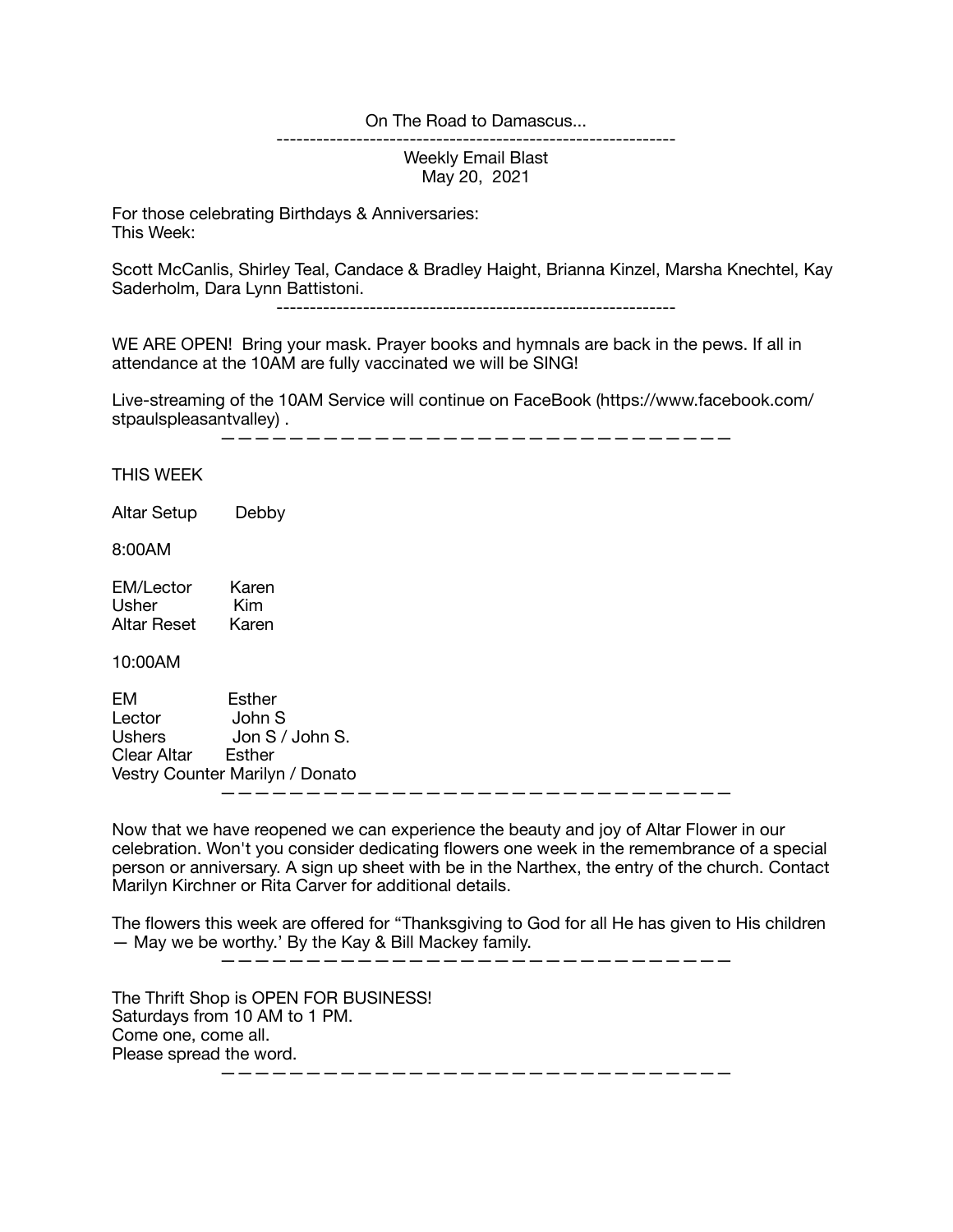We will be having Coffee Hour once in June. Save the date and come enjoy some additional fellowship:

June 13th

We are in need of Hostesses for the Fall so if you like having Coffee Hour, please consider becoming a Hostess. ——————————————————————————————

It is with heartfelt love and many prayers that we announce the following Memorial Services:

June 6th at 2:30 pm for Bill Kirchner July 17th at 1pm for Alice Cann ——————————————————————————————

Special Prayer List

Kathryn Kistinger

Rosemary Wright 13 DeGarmo Road, Poughkeepsie 12603 Cards of prayer and encouragement are welcome: ——————————————————————————————

Bishop's Corner:

If you missed any of this week's inspiring video messages from our Bishops, click on this blue link: Diocese of NY (https://vimeo.com/showcase/ednyhweaster2020) and it will take you to the page with all their wonderful videos.

——————————————————————————————

Reminders

Adams Gift Cards: Year-Round Fundraising - PLEASE CALL GINNY OR DEBBY TO ARRANGE FOR PICKUP.

If you shop at Adams or give gift cards as gifts, our ministries benefit from this fundraiser. Thank You!

——————————————————————————————

Communications

If you use Facebook, please like & follow the St. Paul's page (https://www.facebook.com/ stpaulspleasantvalley/?ref=bookmarks) . Also, please invite people you know who may be interested in the mission and outreach ministries at St. Paul's. ALSO, please "Subscribe" to our YouTube channel and let others know about it. Let's get the WORD out!

——————————————————————————————

UPDATED Weekly Ministry Schedule First Wednesdays - 5:00 PM Ecumenical Food Pantry: PV United Methodist Church, Volunteers Welcome! OPEN WITH CURBSIDE SIGN-IN AND DELIVERY

All Wednesdays: 1:00-2:30 PM Bible Study: Sepe Room, Parish Hall SUSPENDED

Fridays: (every week)